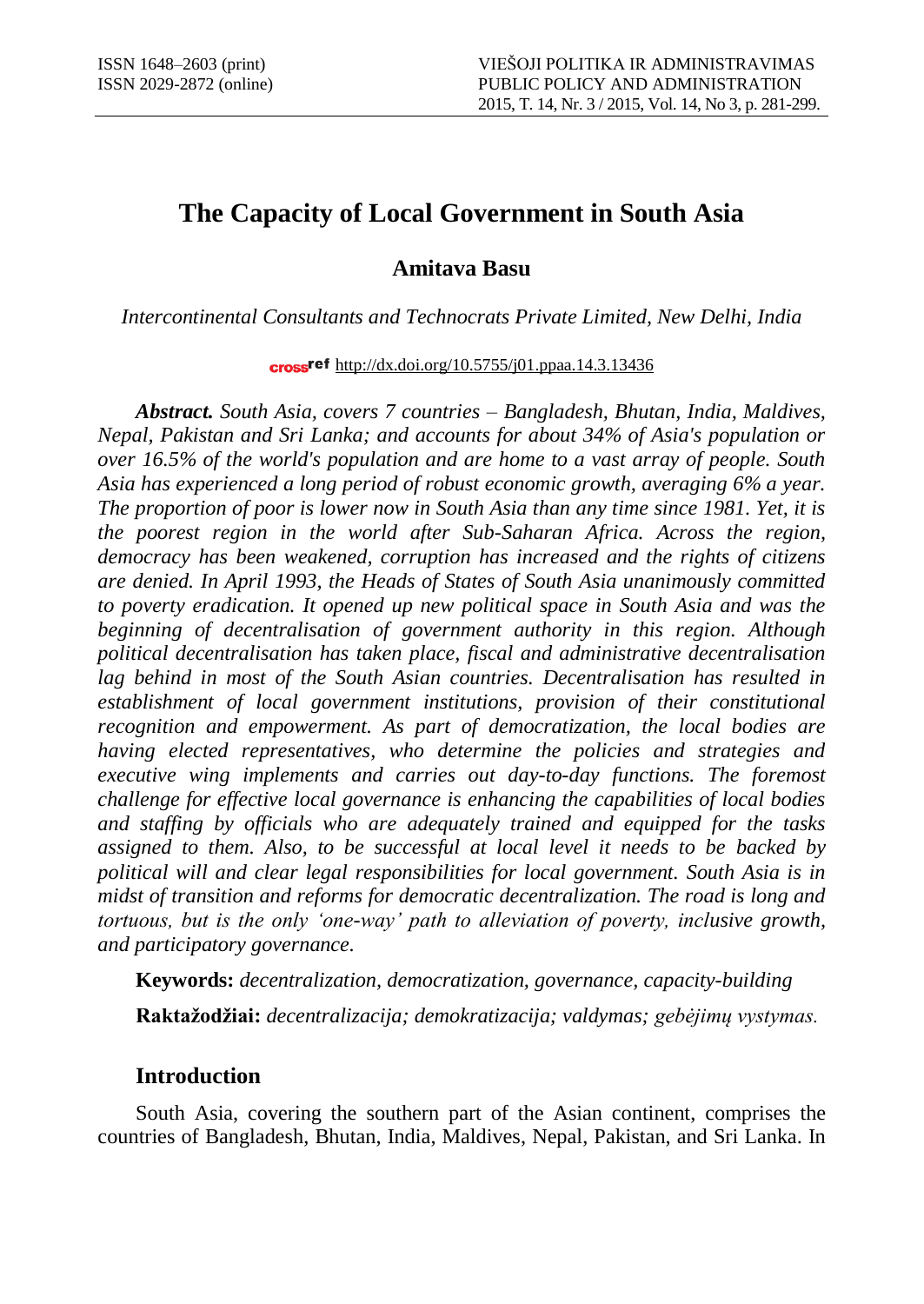terms of land and topography, though South Asia is made up of three topographic regions: (i) the Himalaya, Karakorum, and Hindu Kush mountain ranges and their southern slopes, (ii) the Indo-Gangetic plain, and (iii) the Deccan plateau. South Asia is a single geographical unit, but it is a region of complex and pluralistic characteristics having ethnic and linguistic differences and religious diversity.

Such difference and diversity clearly determine the fact that local governments, their roles, structures and problems have some common features, but also very many critical differences. The goal of this paper is to present the current situation of local government in South Asia and to derive main lessons for future improvements of local government capacities in the region.

#### **Main characteristic of the South Asia Region**

With the seven countries<sup>1</sup>, the area covers about 4.48 million km<sup>2</sup> (1.7 million mi²), which is 10% of the Asian continent or 2.4% of the world's land surface area. These countries account for about 34% of Asia's population (or over 16.5% of the world's population) and are home to a vast array of people. The area, population and population density of the South Asian countries is presented in Table 1.

| Country       | Area (km2) | <b>Population (2009-2012)</b> | Density (per km2) |
|---------------|------------|-------------------------------|-------------------|
| Bangladesh    | 147,570    | 152,518,015                   | 1,099             |
| <b>Bhutan</b> | 38,394     | 697,000                       | 18                |
| India         | 3,287,240  | 1,210,193,422                 | 382               |
| Maldives      | 298        | 396,334                       | 1,330             |
| Nepal         | 147,181    | 26,620,080                    | 200               |
| Pakistan      | 796,095    | 180,440,000                   | 225               |
| Sri Lanka     | 65,610     | 20,277,597                    | 319               |

**Table1. Area, Population & Population Density of South Asia**

Source: Statistical Year Book for Asia and the Pacific 2014

The population in the region totalled nearly 1.6 billion inhabitants, representing nearly 25% of the world's total population spread over less than 4% of the world's surface. From a demographic point of view, South Asia is dominated by India, which alone has a population of 1.21 billion, but there are two other densely populated countries in this region, namely, Pakistan and Bangladesh, with population of 180 and 147 million respectively as per latest available data. South Asia also includes countries with small population such as Bhutan, with only 697,000 inhabitants and the Maldives with just 396,000.

 $\overline{a}$ 

 $1$  According to some school of thoughts, Afghanistan does not fall in South Asia. However, Afghanistan is admitted into South Asian Association for Regional Cooperation (SAARC) forum. However, for the purpose of this paper Afghanistan is not covered in the main section, but a brief note on it is provided as a separate Annexure.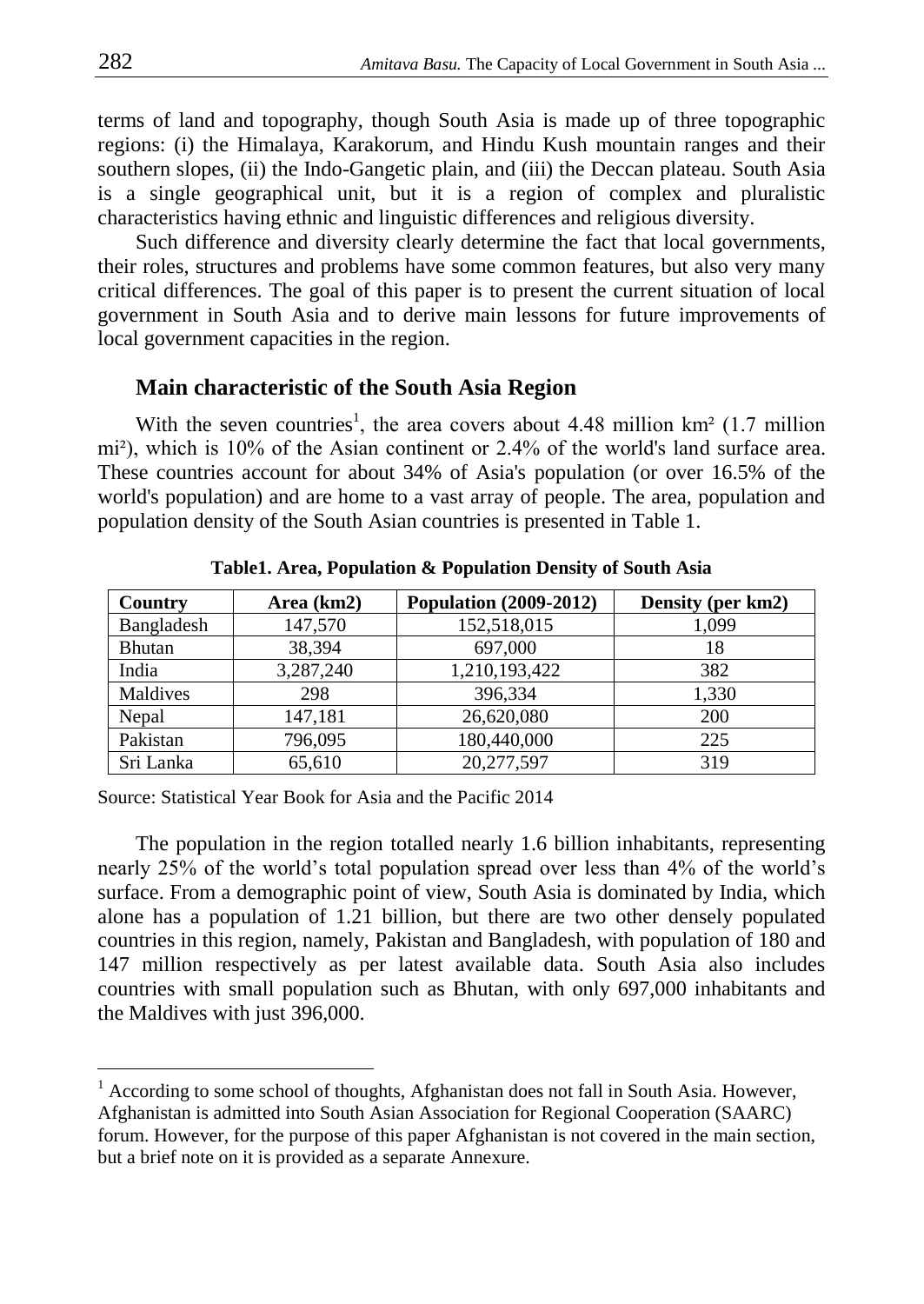According to the report released by World Bank in 2011, the annual population growth rate in 2010 in South Asia was 1.46 %. Only Sri Lanka in this region has a growth rate less than the world's average. India has a share of 17.54 % in world's population. Pakistan, the sixth most populous country in the world has a growth rate of 2.04 % in 2010. Bangladesh, the seventh most populous country in the world, contributes 2.35 % to world's population. Nepal, Bhutan and Maldives make smaller contribution.

As a diversified geographic zone, there are sharp contrasts in South Asia between the mountains of Nepal, for instance, and the lowlands of the Maldives Islands or the Ganges Delta in Bangladesh. This geographic diversity goes hand in hand with demographic, economic and social heterogeneity.

The demographic challenges confronting South Asia are those of developing countries faced with a major population increase. They are the challenges of education, housing, health care and employing a growing – sometimes rapidly growing – population. These countries have to fight against poverty while ensuring that the economic growth needed to improve the lives of the people does not result in serious environmental damage. However, there are sharp contrasts between these countries, be it in terms of demographic growth, population density, mortality and fertility rates, urbanization or literacy.

#### **Economy and Human Development**

South Asia has experienced a long period of robust economic growth, averaging 6% a year over the past 20 years. Yet, it is the poorest region in the world after [Sub-](http://en.wikipedia.org/wiki/Sub-Saharan_Africa)[Saharan Africa.](http://en.wikipedia.org/wiki/Sub-Saharan_Africa) According to the [United Na](http://en.wikipedia.org/wiki/UN)tion's [Multidimensional Poverty Index](http://en.wikipedia.org/wiki/Multidimensional_Poverty_Index) (MPI), South Asia leads the world in poverty, housing between 52% and 62% of the bottom billion. Most of the rest live in Sub-Saharan Africa, which is home to 33% to 39% of the poorest billion people. However, the strong growth has translated into declining poverty and impressive improvements in human development. The percentage of people living on less than \$1.25 a day fell in South Asia from 61% to 36% between 1981 and 2008. The proportion of poor is lower now in South Asia than any time since 1981. Still, the South Asia region is home to many of the developing world's poor. According to the World Bank's most recent [poverty estimates,](http://go.worldbank.org/YJPXVRXNU0) about 571 million people in the region survive on less than \$1.25 a day, and they make up more than 44% of the developing world's poor. The Human Development Index (HDI) of the countries in South Asia is presented in Table 2.

Sri Lanka has the highest Gross Domestic Product [\(GDP\) per capita](http://en.wikipedia.org/wiki/List_of_countries_by_GDP_(nominal)_per_capita) in the region. India is the largest economy in the region (US\$ 1.97 trillion) and makes up almost 82% of the South Asian economy. It is the [world's tenth largest](http://en.wikipedia.org/wiki/List_of_countries_by_GDP_(nominal)) in nominal terms and [third largest](http://en.wikipedia.org/wiki/List_of_countries_by_GDP_(PPP)) by purchasing power adjusted exchange rates. Pakistan has the next largest economy and the fifth highest GDP per capita in the region, followed by Bangladesh and then by [Sri Lanka](http://en.wikipedia.org/wiki/Sri_Lanka) which is the fourth largest economy in the region.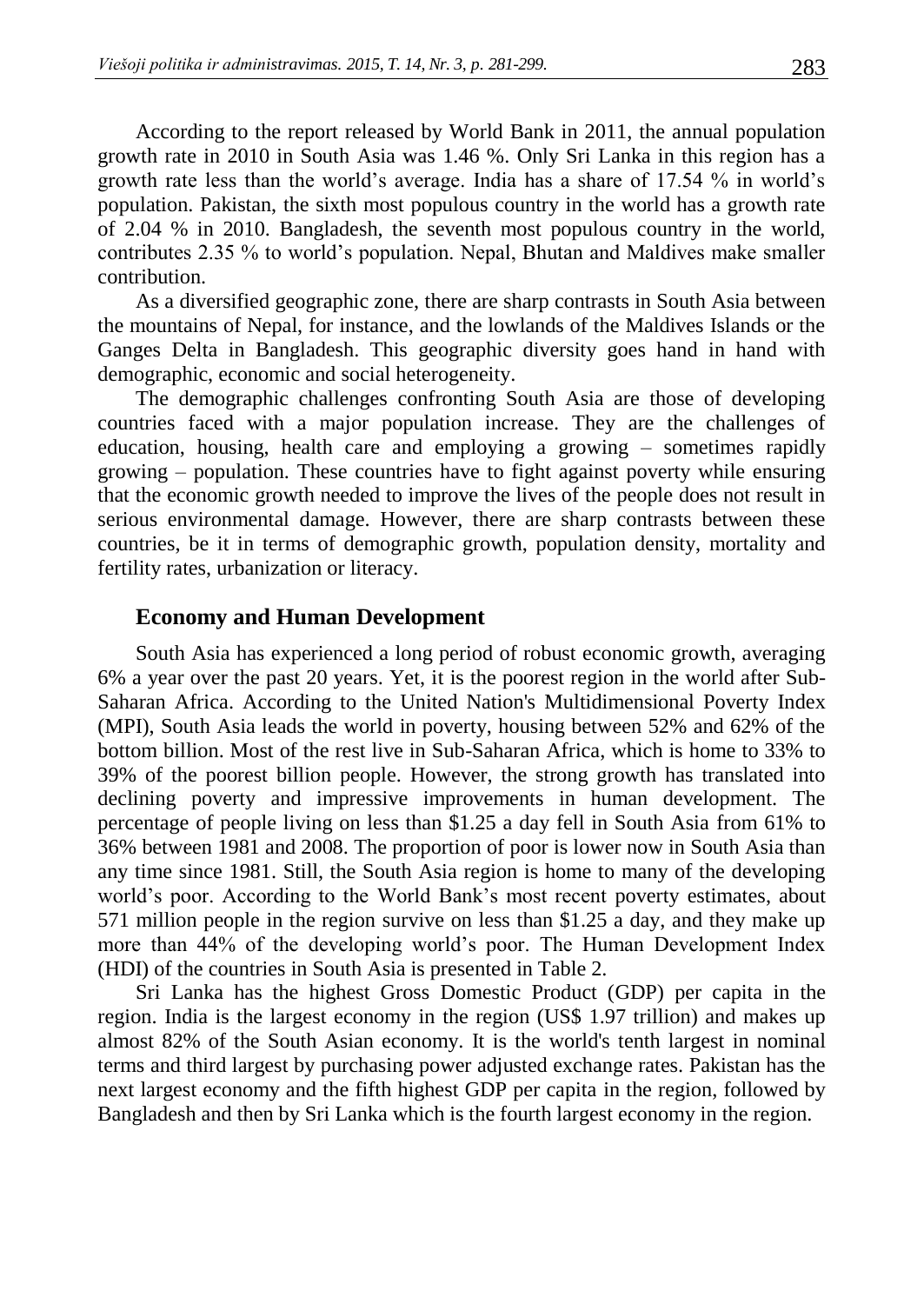| <b>Rank</b>                     | Country       | <b>HDI New 2013 Estimates for 2012</b> |  |
|---------------------------------|---------------|----------------------------------------|--|
| <b>High Human Development</b>   |               |                                        |  |
| 1.                              | Sri Lanka     | 0.715                                  |  |
| <b>Medium Human Development</b> |               |                                        |  |
| 2.                              | Maldives      | 0.661                                  |  |
| 3.                              | India         | 0.554                                  |  |
| 4.                              | <b>Bhutan</b> | 0.538                                  |  |
| <b>Low Human Development</b>    |               |                                        |  |
| 5.                              | Bangladesh    | 0.515                                  |  |
| 6.                              | Pakistan      | 0.515                                  |  |
| $\mathcal{I}$                   | Nepal         | 0.463                                  |  |

**Table2. South Asian Countries by HDI Index**

Source: United Nations Development Program Report on Human Development Index, 2013

As referenced in the January 2013 [Global Economic Prospects,](http://web.worldbank.org/WBSITE/EXTERNAL/EXTDEC/EXTDECPROSPECTS/EXTGBLPROSPECTSAPRIL/0,,menuPK:659178~pagePK:64218926~piPK:64218953~theSitePK:659149,00.html) growth in South Asia weakened to an estimated 5.4% in 2012 from 7.4% in 2011, mainly as a result of a slowdown in India, where GDP growth was forecast to be 5.4% in the fiscal year ending in March 2013. Weak global demand exacerbated region-specific factors, including subdued investment growth, electricity shortages, policy uncertainties, and a weak monsoon. Regional GDP is projected to grow by 5.7% in the 2013 calendar year, 6.4% in 2014, and 6.7% in 2015, driven by improvement in export demand, policy reforms in India, stronger investment activity, and normal agricultural production.

According to the [World Bank](http://en.wikipedia.org/wiki/World_Bank) estimates, 70% of the South Asian population and about 75% of South Asia's poor live in rural areas and most rely on agriculture for their livelihood. The 2013 Global Hunger Index (GHI) states that hunger in [South](http://en.wikipedia.org/wiki/South_Asia)  [Asia](http://en.wikipedia.org/wiki/South_Asia) prevails, with its 20.7 hunger index making the region's situation "alarming". Corruption and lack of initiative on the part of the government has been one of the major reasons for building up to this situation.

### **Democracy and Governance**

Most countries in the region experienced colonization before becoming independent sovereign states. After attaining independence, political systems in the region have produced many forms of government: democratic, socialist, military and monarchical. Military rule, monarchy and centralized autocratic political systems are accepted within the framework of democracy in the region. However, the systems lack visions and directives for the development of minorities and the marginalized. Thus, the fate of South Asian minorities and the marginalized in general and women in particular has been ignored – despite various political experiments in governance. Further, South Asia is characterized by its large population, growing poverty, weak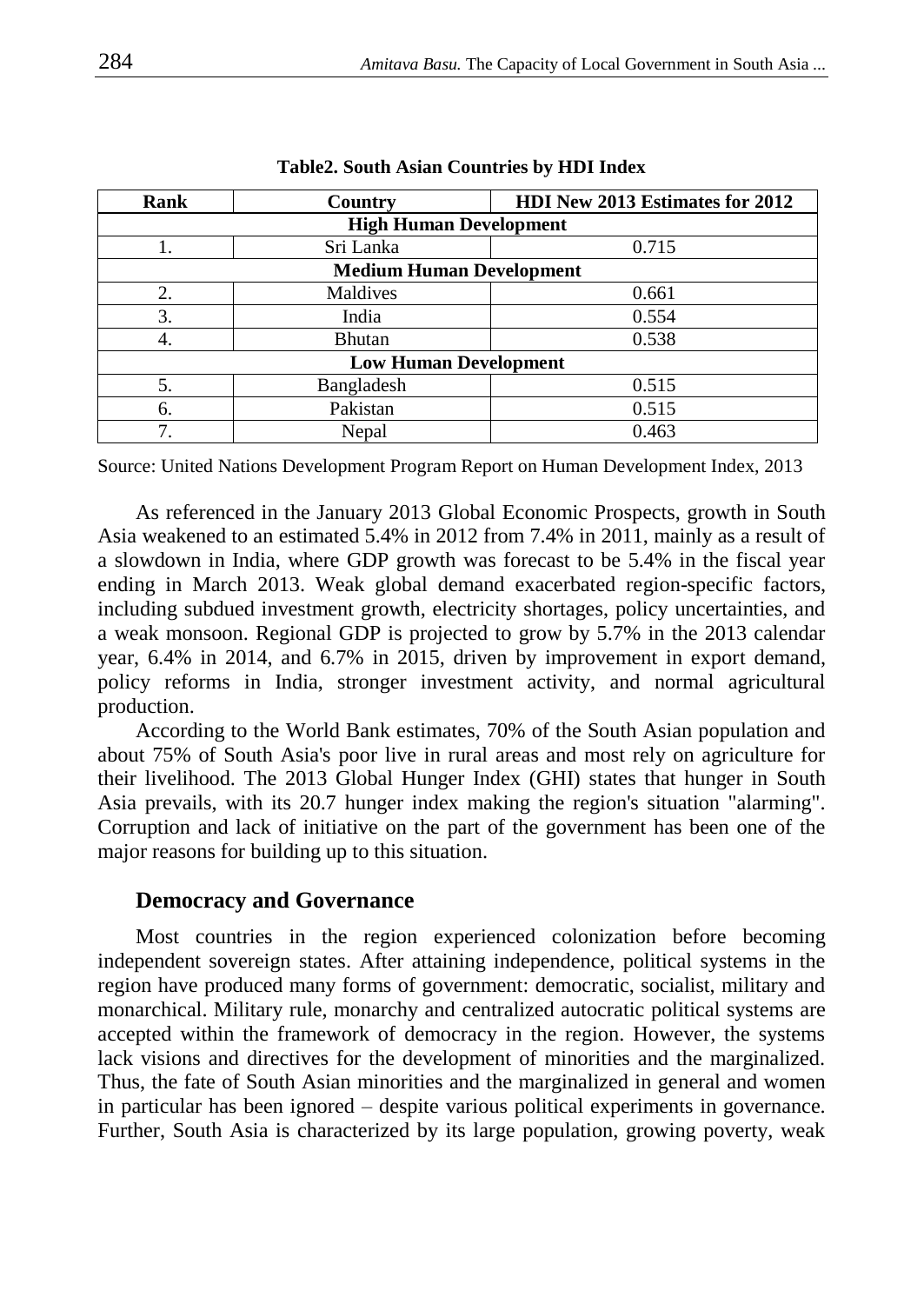governance structures and feeble democratic institutions, increasing militarization and sectarianism.

Across the region, democracy has been weakened, corruption has increased and the rights of citizens are denied. Economic liberalization and globalization have contributed to a further increase in income inequalities, whereby more privileged groups have enjoyed the fruits of development by controlling the limited resources.

The rule of law in South Asia is largely disregarded and undermined in terms of economic rights and equality for all, despite the fact that South Asian Association for Regional Cooperation (SAARC) member states<sup>2</sup> are signatories of international instruments. Lawlessness plays a dominant role in promoting bad governance in most South Asian countries. As a result, ordinary people have been deprived of civil liberties, security and socio-economic rights.

Despite its cultural diversity, strong feudal and traditional values and patriarchal cultural practices, which are common characteristics across the region, have hindered capacity building and the improvement and take-up of opportunities for women, and tribal, ethnic and minority communities in South Asia. This has prevented marginalized communities, including women, from participating in political decisionmaking processes.

The stage of crisis has been manifested by pervasive nepotism and corruption, misappropriation of state funds, an absence of transparency and accountability in public administration, a lack of respect for the rule of law and ethical behaviour in public life and reluctance to delegate administrative or financial powers to grassroots organizations.

Reform of the situation is only possible if the people assert themselves and demand that the country be governed and not ruled, and that issues of good governance are seriously addressed. Public campaigns to secure the right to information could start a mass movement. Democratic governance begins with commitment to and respect for the sovereignty of citizens irrespective of religious, racial, linguistic, class, caste and gender diversities in an accountable, inclusive and participatory process. A radical reconstitution of governance is therefore required to make democracy functional. Only democratic governance based on strong democratic principles can bring about desirable change. This can be achieved by devolving constitutional power to the citizens and actively involving marginalized people in decisions-making processes.

#### **Decentralization Processes in South Asia**

 $\overline{a}$ 

This part of the paper describes the evolution process of decentralization of government hierarchy in South Asia and explains the main driving force for

<sup>&</sup>lt;sup>2</sup> The Islamic Republic of Afghanistan, the People's Republic of Bangladesh, the Kingdom of Bhutan, the Republic of India, the Republic of Maldives, the Federal Democratic Republic of Nepal, the Islamic Republic of Pakistan and the Democratic Socialist Republic of Sri Lanka.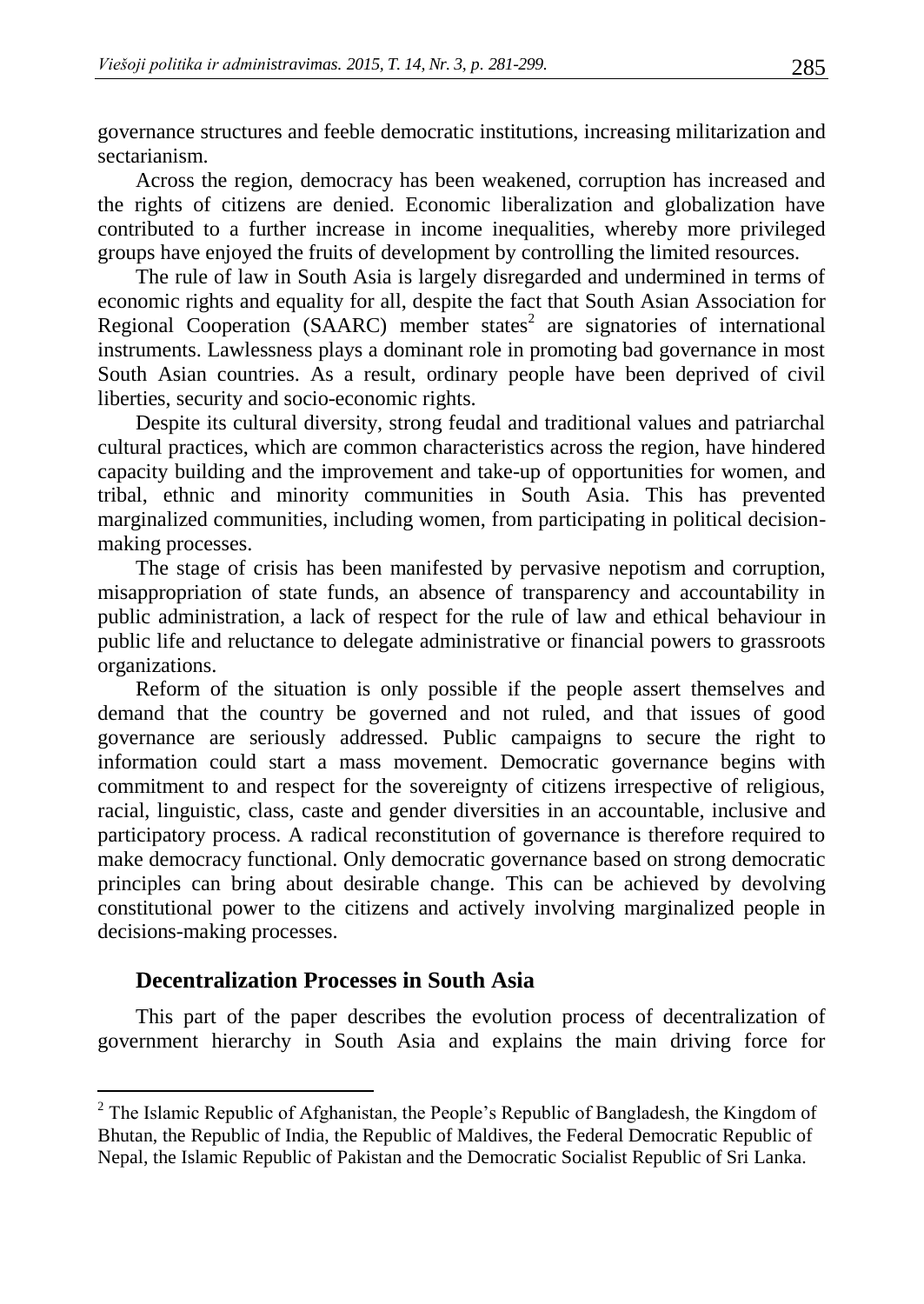emergence of empowering local governments. It also presents the key challenges that face decentralization and the local government in the region.

#### **Evolution of Decentralization in South Asia**

In addition to the general data described in the previous section, South Asia also had too long depended on external inspiration and hegemonies. In retrospect these strategies ended up with 'soft' societies, where the majority of people including the poor, women, and young people became alienated. The welfare societies became unsustainable. The creativity, innovativeness and holistic problem-solving approach to life, which has always been a characteristic of South Asian societies was ignored. De-alienation of people had to be an important dimension in the process of building self-reliance and human security.

There were sharpening contradictions and polarization between the rich and poor in South Asia and the link between poverty and violence. Multifaceted crisis was increasingly visible—demographic pressures, extensive erosion of the natural resource base, large scale unemployment of educated youth and youth alienation, low growth, increasing lack of credibility of the state and ethnic and gender conflicts. The inadequacy and disarray in conventional development thinking and action was understood. It was realized by the governments of the region that social transformation and structural changes are required. It had to go beyond the simplistic growth and redistribution and human face models. Structural change was more than mere financial and budgetary discipline and ad hoc redistributive justice. The much needed social transformation has to be conceived as a long reform process implying a complex chain of long and short time frames—not a one-shot 'big bang' revolution.

In 1992, Independent South Asian Commission on Poverty Alleviation<sup>3</sup> was established by the Heads of State of SAARC. At the Seventh SAARC Summit in Dhaka, in April 1993, the Heads of State unanimously endorsed the Poverty Commission recommendations and reiterated their commitment with the Dhaka Consensus to continue to accord the highest priority to the eradication of the worst forms of poverty, within a ten-year period. This commitment was repeated in the SAARC Summits of 1995 and 1997. In other words, the SAARC Heads of State accepted ownership of the strategic thrust. This was the Dhaka Consensus of the Heads of State of SAARC constituted a major coherent response to reflect the strong compulsions to bring poverty to the centre stage of national concern in South Asia with innovative action. It also opened up new political space in South Asia for a political approach to poverty eradication through social mobilization and participation

 $\overline{a}$ 

 $3$  Report of the Independent South Asian Commission on Poverty Alleviation, "Meeting the Challenge", SAARC Secretariat, Kathmandu, November 1992. Members of the Commission were Krishna Prased Bhattarai (Chairman), Ponna Wignaraja (Vice Chairman), Shaikh Maqsood Ali, Fazle Hasan Abed, Sangay Ngedup, Jigmi Singay, K. R. Venugopal, S. R. Hashim, Abdul Sattar Moosa Didi, Hassan Sobir, Shreekrishna Upadhyay, Madhukar S. J. B. Rana, Safdar Hussain Kazmi, Sohaib Sultan Khan and Warnasena Rasaputram.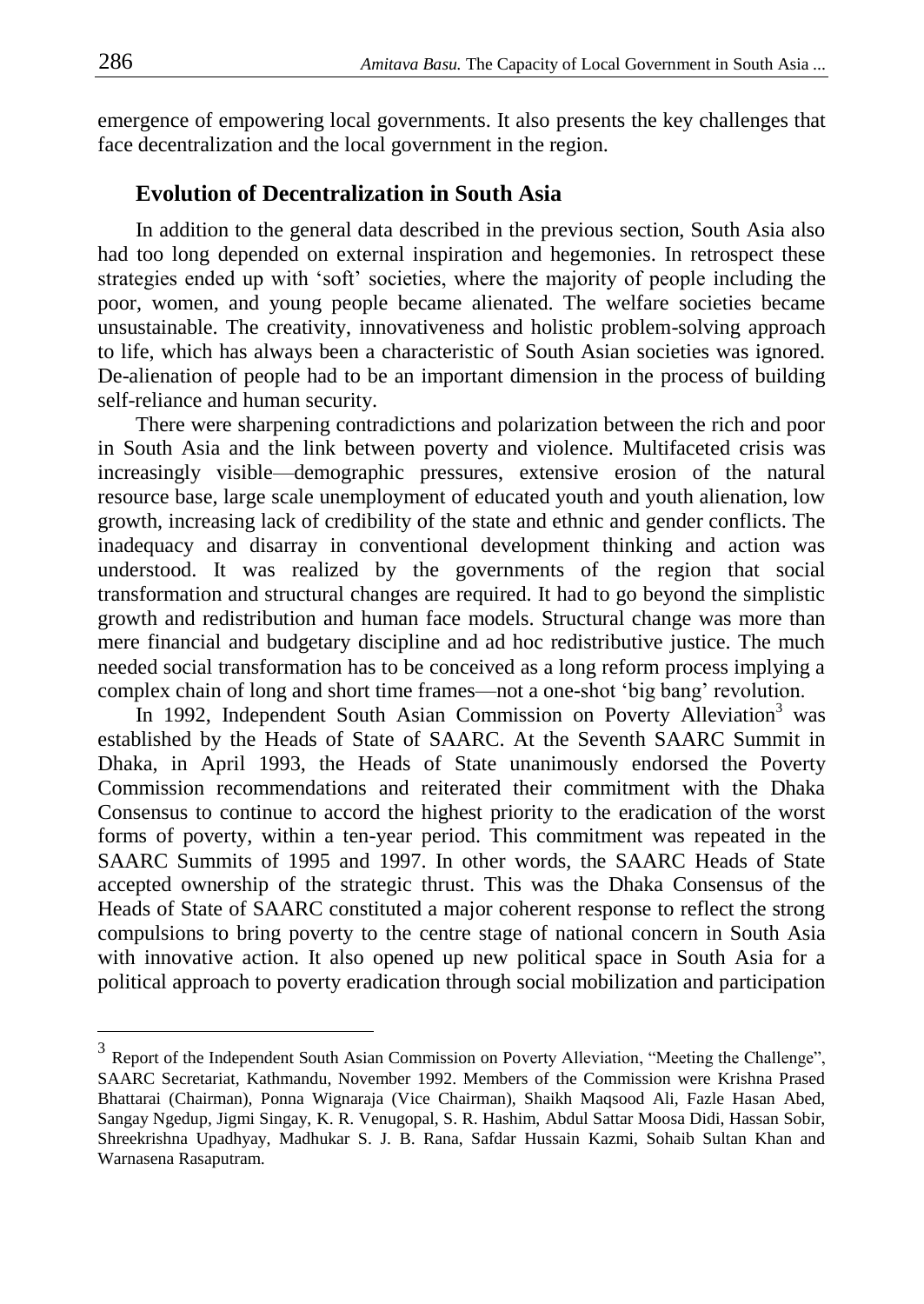of the people in development. This was the beginning of decentralization of government authority in this region.

# **Decentralization Processes**

Political decentralization usually requires changes in constitutions and legal frameworks. Several South Asian countries in one way or another have moved ahead with political decentralization. Bangladesh, Bhutan, India, Maldives, Nepal, Pakistan, and Sri Lanka have adopted changes in their constitutions and legal framework to redefine the roles, functions and functionaries of local governments.

There are different driving forces as to why these countries have pursued (or are pursing) decentralization. The primary reason for this initiative, however, lies in the economic rationale that local governments, being closer to their constituencies, may be more responsive to local needs, and consequently, provide public services more efficiently.

Bangladesh, has had a long history of rural local governments (the Union Parishads), although with limited powers and a long history of community based systems of service delivery and Non-Governmental Organizations (NGOs). Bangladesh has been a parliamentary democracy since a constitutional amendment in 1991.The Constitution of Bangladesh, in Articles 59 and 60, has laid down a framework concerning local government bodies. After the elections in December 2008, the expectations have been that decentralization will be one of the pillars to enhance democracy and to reduce corruption.

In Bhutan, the 9th Five-year Plan (2002/03–2006/07) and 10th Five-year Plan (2008/09-2012/13) focused on the needs of the Gewogs (rural communities) and Dzongkhags (districts). Devolution of resources and decision-making powers to the local level is a key aim of the Plans.

The 73rd and 74th Constitutional Amendments in India, issued in 1992, enshrined devolution in the Constitution of India and mandated that states hold regular elections and transfer funds and functions to the third tier of government urban (i.e. municipalities) and rural (i.e. panchayats) local governments.

The constitutional sanction to local government has raised expectations and aspirations. Local Body elections have disproved the myth that women are uninterested in public life. There is a near unanimity among women that they would have been unable to get into these bodies were it not for statutory representation. Significantly, about 40 percent of women panchayat (rural local body) members belong to marginalized groups in the villages.

Local government in Maldives provided for by the Decentralization Act 2010 and the Local Council Election Act 2010, and it is enshrined in the Constitution (Chapter VIII). The Local Government Authority Department of the Ministry of Home Affairs is responsible for local government, which comprises 20 atoll councils, 66 island councils and two city councils (Malé and Addu). Local government is in two tiers with the atoll councils in the first tier and the island and city councils in the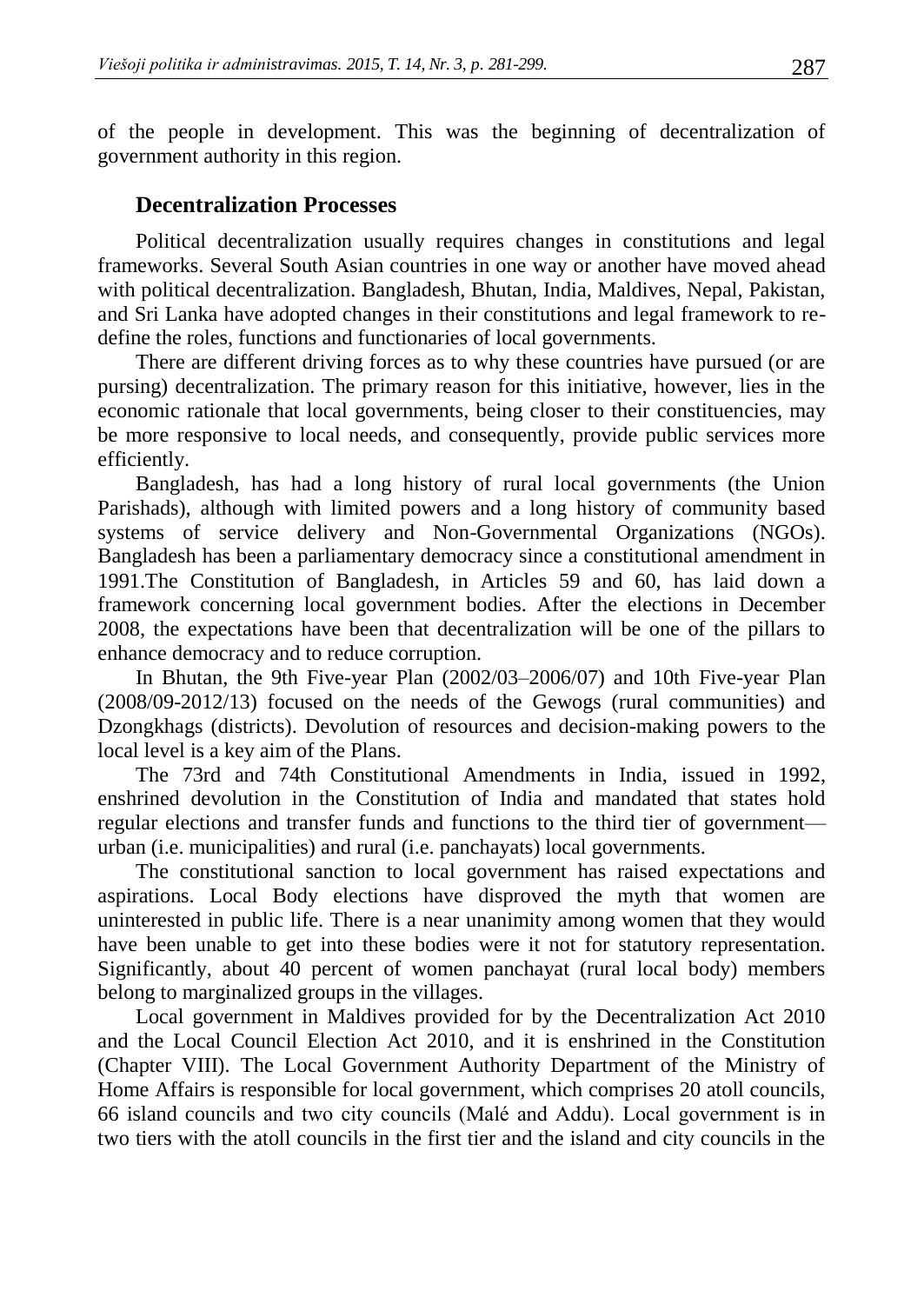second. Local elections are held every three years. The local authorities have revenueraising powers, charging fees or rent for services provided, as well as receiving transfers from national government. They are also empowered to raise finance to fund development projects. Atoll councils are responsible for managing projects in the Atoll Development Plan not assigned to an island council. The island and city councils are responsible for primary health care, pre-school education, adult education, utilities, waste disposal, pest control and roads.

In Nepal, the Local Self Government Act (LSGA) of 1999 defined three types of local bodies and endowed them with some revenue powers and expenditure responsibilities. Recently, Nepal has undergone a delicate transition from monarchy to the model of a federal state. In this context, the roles of the different tiers of government, the number of tiers, and the nature of fiscal flows are still under way to define the future of the decentralization strategy. Local bodies are becoming increasingly involved in local service provision and users' groups in the management of local resources and services. For example, thousands of user groups have been given authority to manage local forests. Decentralized governance has produced positive impacts in terms of people's participation in governance, poverty reduction, empowerment of women and weaker social groups, and involvement of nongovernmental organizations and the private sector in delivery of social and production services.

Local people have been able to solve individual as well as community problems on their own. The number of women in leadership roles in community-based activities is increasing. The provision for representation of women in local governance has made about 40000 women local government representatives.

Pakistan embarked upon a far-reaching devolution plan in 2000-2001 to transfer central powers to new local governments. Devolution was aimed at injecting new blood into the political system, including marginalized citizens in formal politics, and contributing to strong accountability between new politicians and local electorates. A three-tier federated local government system was set up in every district of the country as an integral part of provincial governments. The local government system integrates rural with urban local governments and the bureaucracy with the local governments so that the district administration and police are answerable to the elected head of the district government. Women, peasants, workers and minorities have been given representation at each level of local government. Citizen Community Boards provide a mechanism for motivating and involving the local community in local development. The local government system has been implemented in all the four provinces of Pakistan and direct elections have been held to fill more than 120 000 Union Council seats.

Decentralization has made the district and tehsil (sub-district) the hub of all development and service delivery activities. The head of the district government is an elected representative and not a bureaucrat.

The 13th Constitutional Amendment of Sri Lanka in 1987 called for substantial decentralization reform in the public sector and in service delivery. The reforms were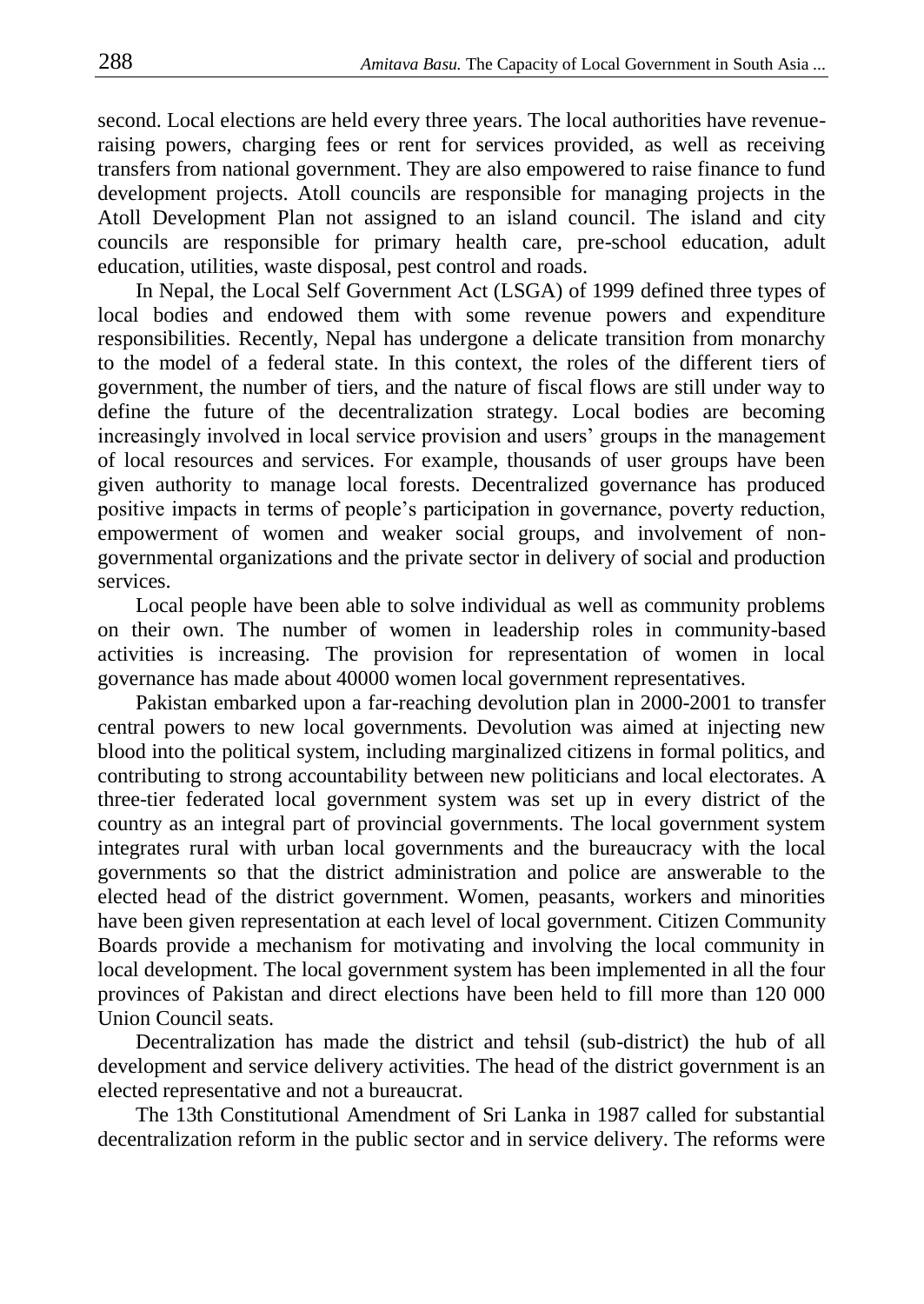meant to be part of the peace strategy aimed at addressing the issues of ethnicity and local autonomy in the context of the civil war4. Improved service delivery is an implicit goal. Local governments are the third tier under the purview of the provincial councils created. However, local authorities still have limited fiscal and administrative authority and the Government structure, by and large, remains centralized.

The organization and administrative structure of the local government have certain commonalities across South Asia in terms of institutions and authorities formed and empowered at local level – i.e. urban and rural. The local government usually has at the apex level the district followed, especially in Bangladesh, India, Pakistan, and Sri Lanka, the sub-district at intermediate level and at the grass-root level is the urban local body or village body. The local bodies are given a constitutional recognition. Further, as part of democratization, the local bodies are having elected representatives. The elected wing determines the policies and strategies and executive wing implements and carries out day-to-day functions. The local bodies have been transferred a number of functions from basic civic services to provision of livelihood facilities, shelter and the likes. Also, to ensure people participation, reservation of posts in the local bodies is made for women, the economically marginalized, indigenous people and minority communities.

# **Ways and Initiatives Focusing on Improving Local Government Capacities**

It needs to be underlined that local government is not only practical but also effective in taking development directly to the people in this region. Therefore, it is imperative to make local government sustainable and help to reduce poverty and provide a variety of vital public services. Hence, a certain level of state intervention is necessary in order to ensure equitable distribution of the benefits, and social inclusivity. Further, local governments elected and monitored by the electorate who understand their rights or is sensitized enough to do so, local governments can be good medicine against bad governance, corruption, and ensuring efficient service delivery. In other words, local government is not just important for the delivery of services, but is crucial for the economic and social development of the people of South Asia, especially in the context of its present socio-economic situation. Therefore, for development to be successful at local level it needs to be backed by political will, clear legal responsibilities for local government, appropriate instruments, and ensuring that it is grounded in local conditions.

 $\overline{a}$ 

<sup>&</sup>lt;sup>4</sup> The Sri Lankan Civil War was a conflict fought on the island o[f Sri Lanka.](http://en.wikipedia.org/wiki/Sri_Lanka) Beginning on 23 July 1983, there was an intermittent [insurgency](http://en.wikipedia.org/wiki/Insurgency) against the [government](http://en.wikipedia.org/wiki/Government_of_Sri_Lanka) by the [Liberation Tigers of Tamil Eelam](http://en.wikipedia.org/wiki/Liberation_Tigers_of_Tamil_Eelam) (the LTTE, also known as the Tamil Tigers), an [independent](http://en.wikipedia.org/wiki/Independence) militant organisation which fought to create an [independent](http://en.wikipedia.org/wiki/Independence) [Tamil](http://en.wikipedia.org/wiki/Tamil_people) state called [Tamil Eelam](http://en.wikipedia.org/wiki/Tamil_Eelam) in the north and the east of the island. After a 26-year military campaign, th[e Sri Lankan military defeated the Tamil Tigers in May 2009,](http://en.wikipedia.org/wiki/2008%E2%80%932009_Sri_Lankan_Army_Northern_offensive) bringing the civil war to an end.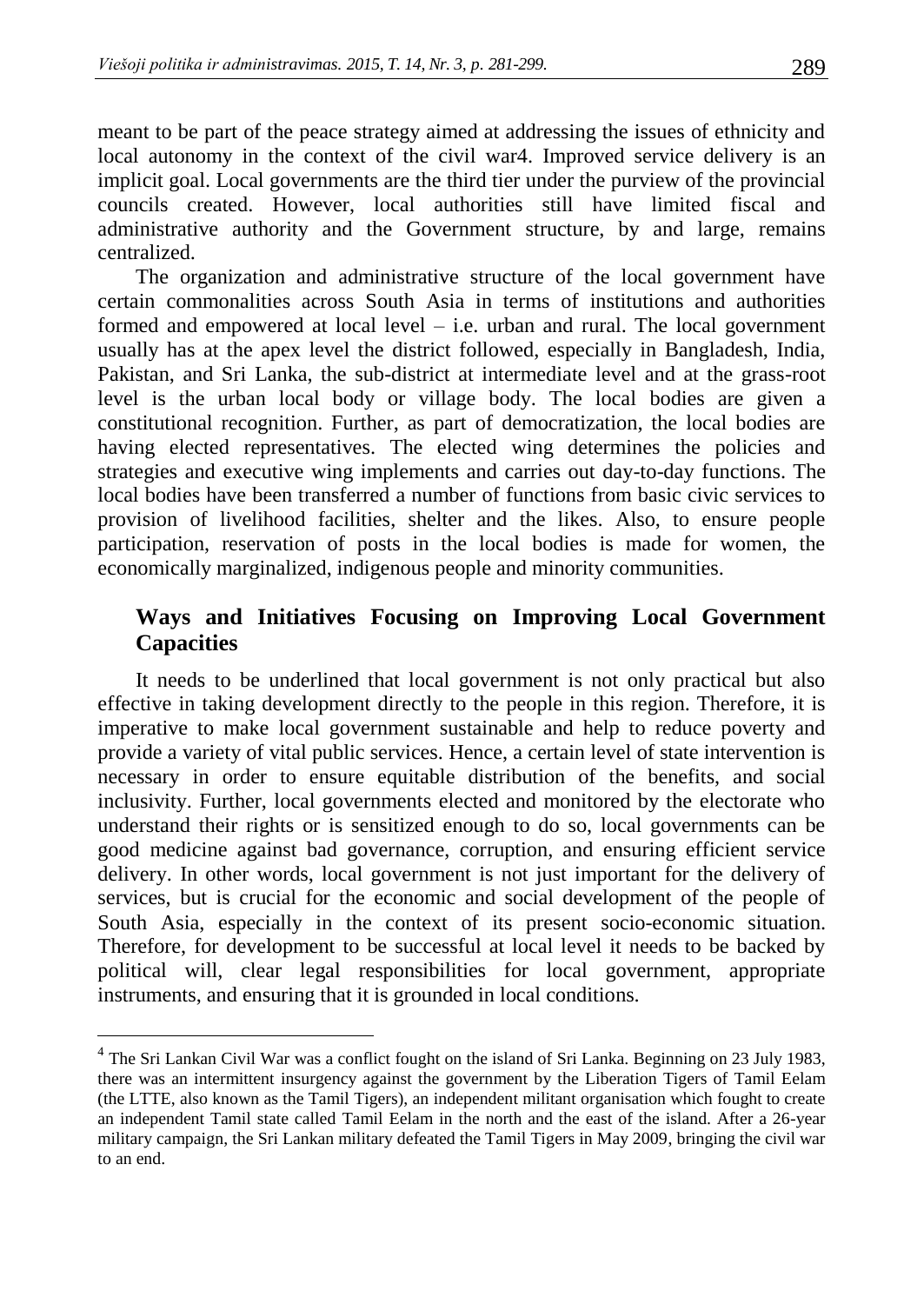However, it has been borne out by practical experience that local government institutions can be of real service to the people only if they are staffed by officials who are adequately trained and equipped for the tasks assigned to them. And, the other aspect, equally important, is that local government institutions must operate within the overall framework of policy determined by the central government. This element of cohesion is absolutely essential to ensure the absence of contradictions and the delivery of substantial benefits to the people.

The rationale behind strengthening capacity of the Local Government Institutions (LGI) is that it would help in deepening local democracy, upholding socio-economic equity and ensuring provisions of public services to citizens. Capacity in the context of democratic decentralization refers to the totality of inputs required by the local government institutions to fulfil their purposes.

Capacity development of LGIs aims to ensure that such institutions are able to function as institutions of self-governance. For this, the intervention can be at individual, institutional and societal levels. Individual capacity development focuses on enhancing inherent human potential and aims at developing conditions that allow individuals to build and enhance existing knowledge and skills, improves learning and helps them to adapt to change. Secondly, institutional capacity in LGIs refers to the ability of these institutions to develop and manage its systems and procedures by aiding and modernizing the pre-existing institutions; promoting mechanisms of transparency, accountability and participation; improving LGIs ability to relate to the external environment to find innovative mechanisms to promote 'smart privatization' and hold private service providers accountable to the poor. Thirdly, societal capacities development aims to be inclusive of all the actors and stakeholders of LGIs, particularly including the citizens, the poor and marginalized, as the primary stakeholders of LGIs. Hence, at the societal level capacity development initiatives need to establish more interactive public administration that considers people's feedback, and removes societal and institutional constraints to allow people's involvement in affairs of LGIs.

In Bangladesh, the government and the Community Service Organizations (CSOs) are both involved in providing capacity development support to LGIs. The government provides capacity development support through different government institutions to elected representatives and related government officials by providing training on the roles and management of the LGIs. The CSOs focus on improving governance at the local level. The CSO approach is more inclusive, intensive and wider in which the local communities are also included in the capacity development activities.

Improving pedagogy and quality of facilitators is a necessary requirement for the success of the capacity development effort. Bangladesh's *Cascade Based Training*  project focused on the training of trainers (TOT) and used *organizational strengthening approach* and *leadership development approach*. A cascade-based training module was developed and an 'expert panel' supervised by National Institute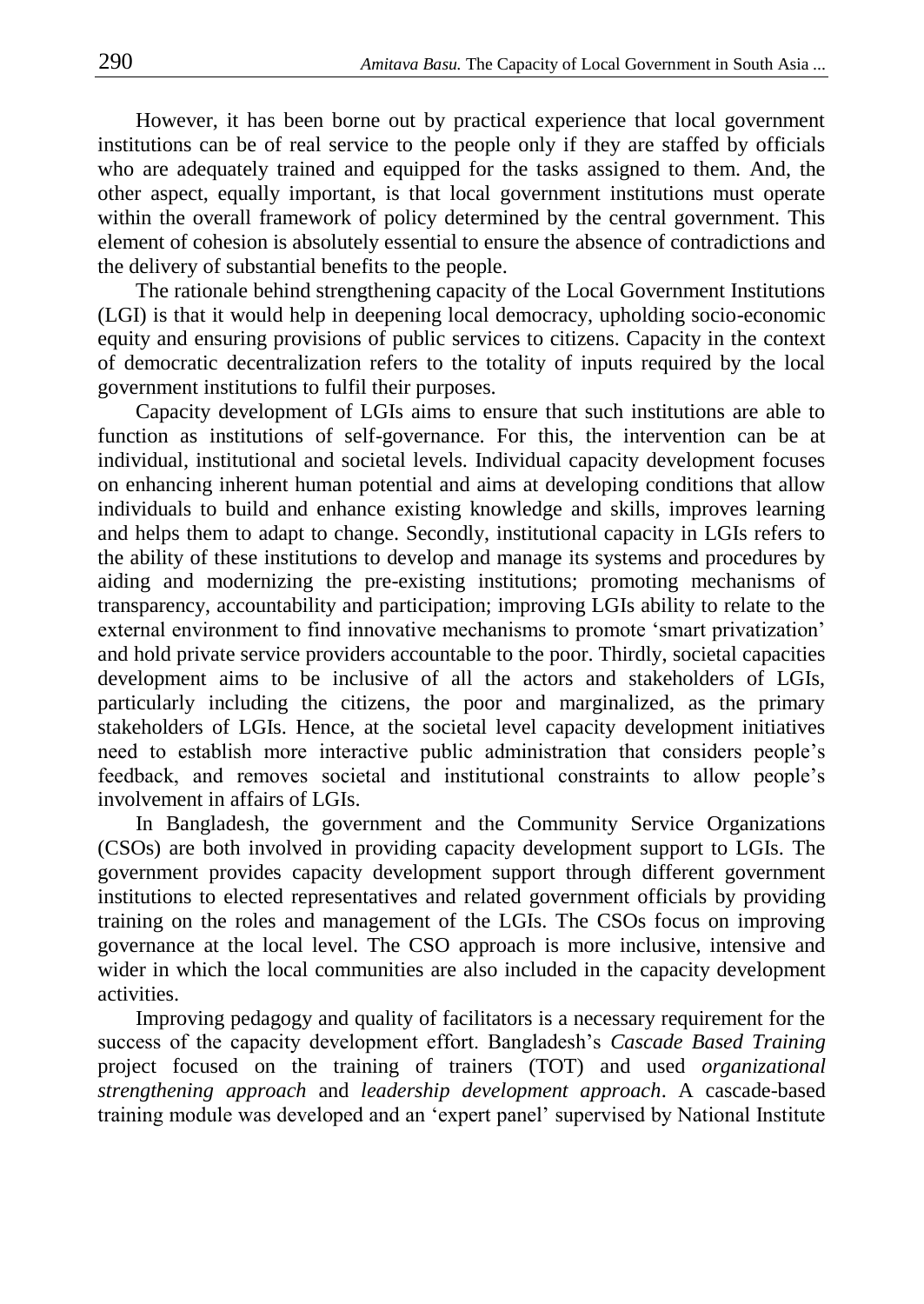of Local Government (NILG) was constituted to prepare the Local Governance Support Project (LGSP) training module and training material.

In order to ensure that LGIs are effective institutions of self-governance, capacity development interventions can be at individual, institutional and societal levels. As is evident, in Bangladesh's *Strengthening Local Governance* project, the initiative of creating Lok Morchas at all three levels of Union, Upazila and District enabled horizontal and triangular linkage of LGI, public officials and local community and further helped in developing a micro-macro linkage between local and national levels. Hence, interventions at the *institutional* and *societal* levels created linkages and mobilized the local society, which helped to establish a participatory and accountable local governance system.

*The participatory process of planning and decision-making* were also found to be established in the Bangladesh's *Strengthening Local Governance* project.

In India, the Ministry of Rural Development (MoRD) and Ministry of Panchayati Raj (MoPR) through identified national institutes, plans and organizes training of trainers program for all the State Institutes of Rural Development (SIRDs) faculty members. They in turn train both the elected and non-elected functionaries of the Panchayati Raj Institutions (PRI) in every state. Apart from these various CSOs also provide capacity development support. Moreover, for urban local bodies, there are several accredited training institutes across the country and the Ministry of Urban Development (MoUD) has taken number of initiatives to build capacity at urban local body level.

Knowledge management is another concern in the capacity development of LGIs. The *'Panchayat Resource Centre'* initiative in India is an example of addressing this concern in which four different approaches of *partnership approach*, *communication approach*, *leadership approach* and *knowledge management approach* were utilized.

A good example to address a capacity development need that requires *building partnerships and networks* is the '*Pre-Election Voters Awareness Campaign' (PEVAC)* in India. In this the approaches of *partnership and networks*, and *communication* were utilized.

*Use of technology* is evident in the '*satellite communication model' (SATCOM)*  of Gujarat, India, where the *e-learning approach* to capacity development, has had an extensive reach.

Leadership development is a very crucial part of capacity development in LGIs. '*Panchayati Raj Jagrukta Abhiyan' (PRJA)* in India - a campaign on awareness building for the elected representatives of LGIs is an example of this where *communication* and *leadership development* approaches were made use of in this project.

The Village Development Program (VDP) in Nepal works for poverty reduction by forming community organizations (COs). The program aims to support local communities and local governments in institutionalizing community organizations as self-governing and self-sustaining institutions to facilitate participatory development.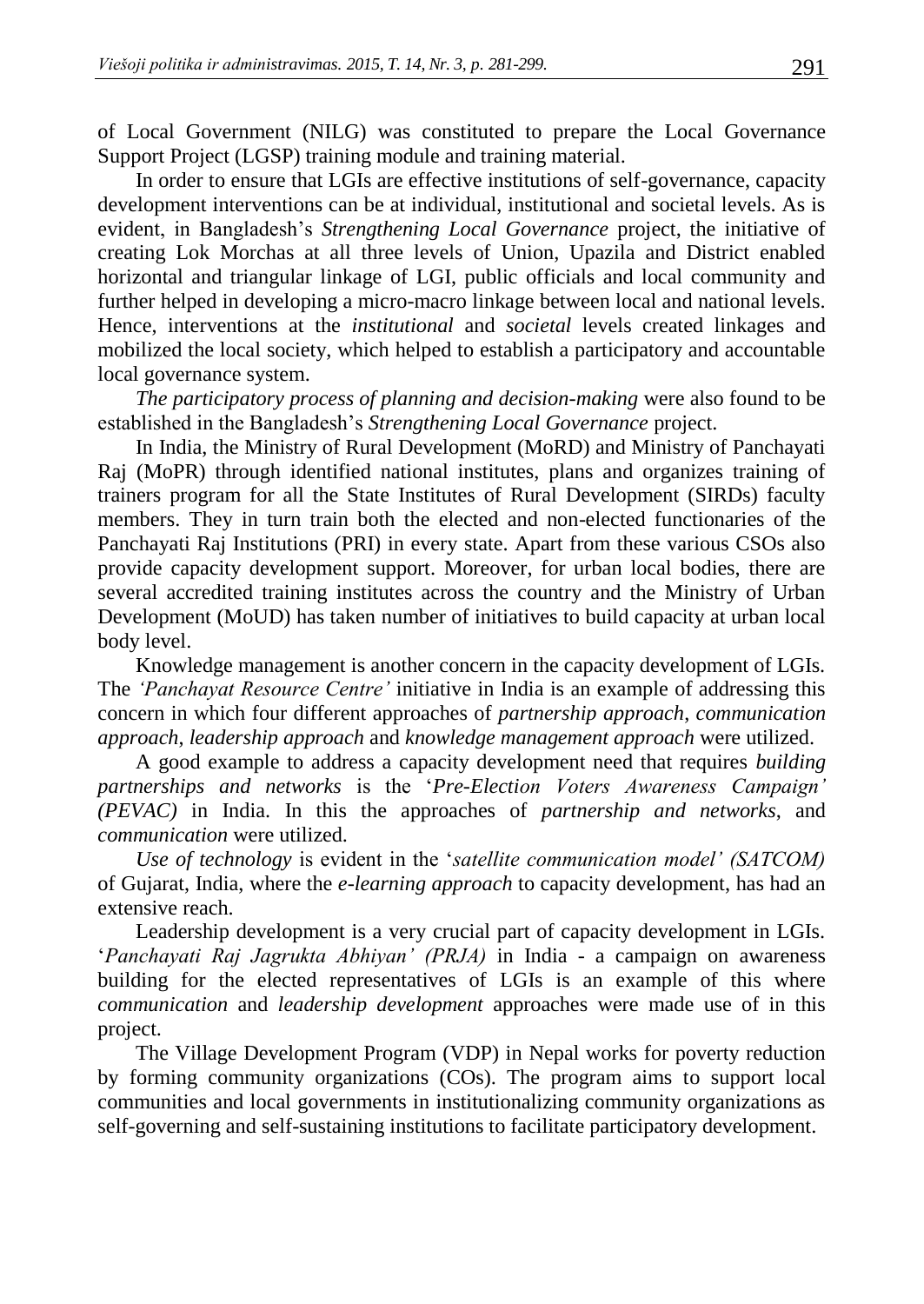In Pakistan, capacity development training was mandatory under the Local Government Ordinance, 2001. Following the ordinance, various training programs were organized by the Provincial Governments for the elected and non-elected LGI functionaries in collaboration with the National Reconstruction Bureau (NRB).

In Pakistan's *Capacity Building of Women in Local Governance Institutions: Gujranwala and Rahim-yar-Khan District* project, *partnership and networks approach* and *leadership development approach* were applied. Besides the National Reconstruction Bureau (NRB) which trained a group of master trainers, who further trained district based groups of local trainers, three other organizations were involved in imparting training to women councillors and three groups of councillors representing workers and peasants' communities.

Pakistan's *Capacity Development of Women* project, created spaces to *develop women elected representatives as community leaders*. The number of women elected as heads of representative local councils increased tremendously and women councillors were also seen actively pursuing various community problems.

In Sri Lanka, under the National Policy on Local Government, 1999, capacity development was viewed as a requirement to make LGIs an integral part of the system of representative government. Sri Lanka Institute for Local Governance (SLILG) is responsible for planning and implementing the national program for capacity development of LGIs throughout the country. This national program includes preparing and delivering annual training programs for skill development and also preparing, educational courses and conducting training programs in response to specific requests.

Sri Lanka's *Managing Solid Waste* project is an example of intervention at individual and societal levels where both elected representatives and Pradeshiya Sabha officers were provided training and programs were also conducted to involve the community at large to bring about a system change in solid waste management. Sri Lanka's Dehiwela-Mt Lavinia Municipal Council project helped the municipal employees to identify problems of poor service delivery and feasible pragmatic solutions, which enhanced their living standards and led to better service delivery with respect to provisions of infrastructure facilities by the Council.

The Lok Morchas also helped to solve many *personnel issues* through continuous lobbying and voice articulation. The issue of transparency was addressed in all the three committees and services were found to be better. An improvement in services was also observed in the Pakistan*'s Karachi City District Government* project, offering exemplary services even during natural calamities.

Establishing vertical and horizontal linkages and enabling interface between the people and the governance institutions is an important component for the success of local governance units. Power to the grassroots will come only if this link is made strong, and capacity development has a crucial role to play in this. Such linkages were developed in in Bangladesh's *Strengthening Local Governance* project and proved to be an effective tool in bringing the desired level of change. Hence, capacity development cannot be viewed through a narrow prism of training of individuals but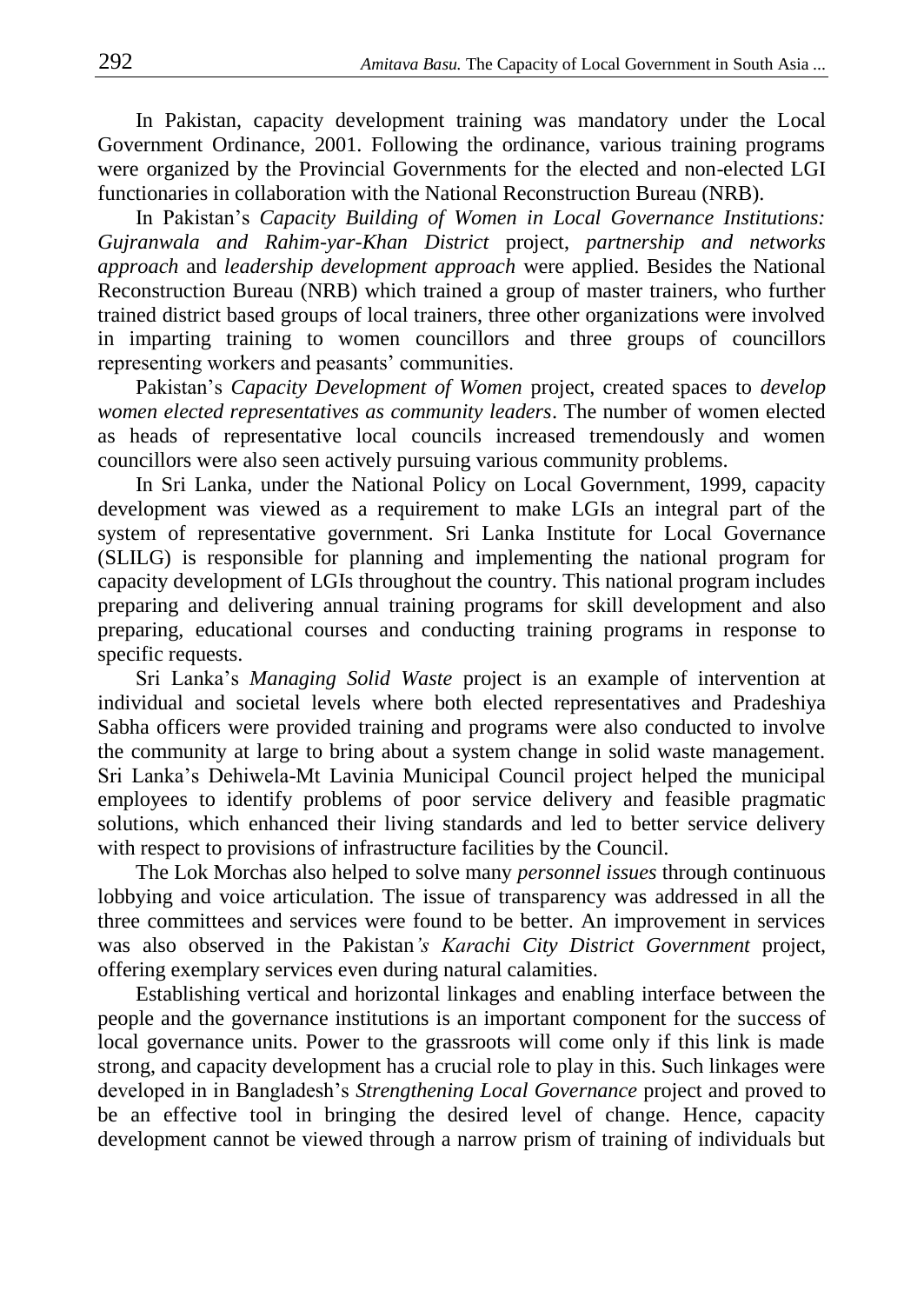also needs to focus on developing capacity at institutional and societal levels, with a particular focus on building horizontal linkages. Further, effort needs to be made for enhancing the material base for the sustenance of LGIs which requires capacity enhancement interventions that focus on mobilizing local resources.

For promoting effective participation, the need is to build networks and collaborations of different actors at regional and local levels to take up issues of participation and accountability through local government. Hence, capacity development has to be an integrated approach.

Other focus areas need to include developing individual local leadership, developing skills that are necessary to functions in LGIs, programs for promoting attitudinal change in officials at all levels, creating institutional mechanisms so that the LGIs function as transparent and accountable institutions, and most significantly building an active, engaged and informed citizenry.

# **Key Future Challenges to Increase Local Government Capacities in South Asia**

In general, although political decentralization has taken place, fiscal and administrative decentralization lag behind in most of the South Asian countries. We provide some examples. In Bangladesh, local governments lack adequate financial resources for the development of basic rural infrastructure. There is a need to improve the resource base of local government institutions through sharing of tax and non-tax revenue, and provision of grants and other development assistance by the central government. Local government bodies also need support for building their management capacities.

Similarly, in India**,** local governments face impediments to discharging their responsibilities, the primary being an inadequate resource base. Local government representatives and nearly a million local government officials assigned or closely connected with the local government's bodies also need capacity-building training.

In Nepal, although the LSGA has devolved authority to local bodies, central line agencies are reluctant to put this in practice. Local bodies continue to be treated as subordinate agents of local development rather than autonomous units of local selfgovernance.

While the new system in Pakistan provides for more responsiveness and accountability, the process of establishing supporting institutions is slow which is affecting service delivery. Yet, local revenue mobilization is insufficient for the sustainability of the local government bodies and comprehensive capacity-building is required for local government institutions.

The devolution process in Sri Lanka has found shortcomings in the structure and working of decentralized governance in the country. Social and economic indicators strongly suggest that decentralization has not been effective in reducing inter-regional income and social development disparities. The main reason is the lack of sufficient political will at the centre and an inadequately developed legal framework which have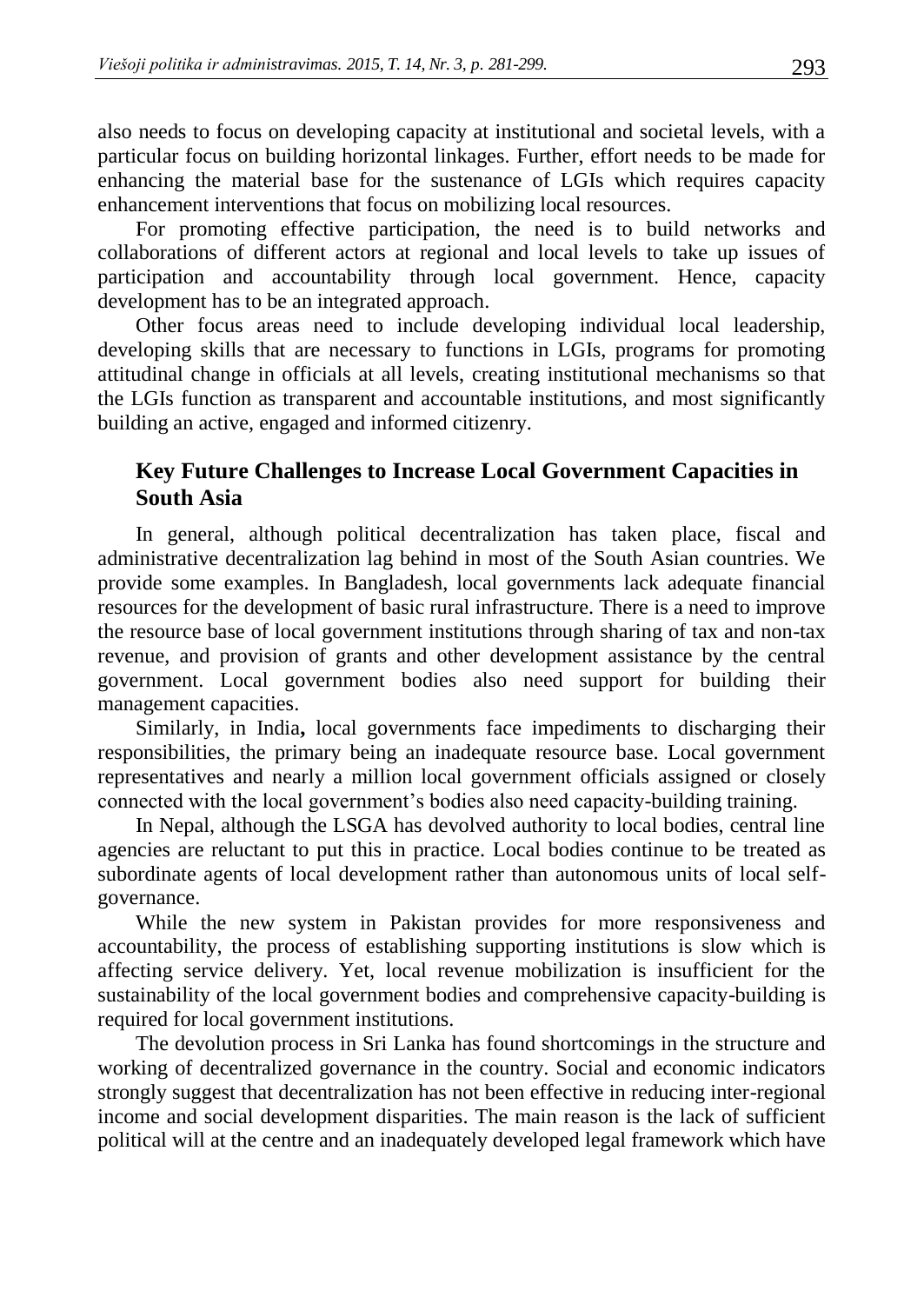made the system unwieldy and ineffective with high "transaction costs". This is reflected in the insufficient delegation of powers from the centre to the provinces and from the provinces to local authorities. There is also insufficient utilization of existing technical and management capacities.

# **Main Challenges: SWOT Analysis**

The move towards decentralization and empowerment of local government in different countries of South-Asia has strengths, weaknesses, opportunities and threats that are, by and large, common across these countries.

As the main strengths we can mention (on the base of information in this paper, but also many other sources) following - unified legislation that integrates the different tiers of government; division of roles and functions between central government agencies and local bodies by devolution of a wide range of sectoral functions, though there are instances of such devolution of functions instead of by delegation and de-concentration; fiscal provision made for local bodies to generate their own resources, obtain grants  $\&$  fiscal transfers and borrow from banks; provision for representation of women and the marginalized is made to provide voice to disadvantaged groups; institutionalization of electoral process for selection of people's representatives.

The general core weaknesses are connected with the following constraints in South Asia:

1. Decentralization is generally seen as a threat by politicians;

2. Local government institutions lack the necessary financial and human resources;

3. Local-level management capacities are inadequate;

4. Gaps exist between resource needs and availability;

5. There is a need for public-private partnership projects and activities, however a legal framework for public-private partnership is not available;

6. Lack of resources and management skills makes the local institutions ineffective.

Other partial issues can also be mentioned, like - old mind-set of the central line agencies continues to regard local bodies as subordinate agents of local development rather than autonomous units of local self-governance; despite authorization of local bodies to impose and collect taxes, service charges and fees, revenue generation by local government bodies is inadequate and they continue to depend largely on grant from central and/or provincial government; very few local bodies have been able to satisfactorily carry out the given tasks especially on account of limited institutional capability and limited financial resources; in almost all the local government bodies represent more than one party and partisan political interests influence the functioning of the local bodies. In some cases, conflicting interests have stalled the functioning of local bodies. Partisan political affiliations also affect the relation of local bodies with the central government if the latter is formed by a rival political party; usually local bodies have not been effective in terms of inclusion and participation at local level in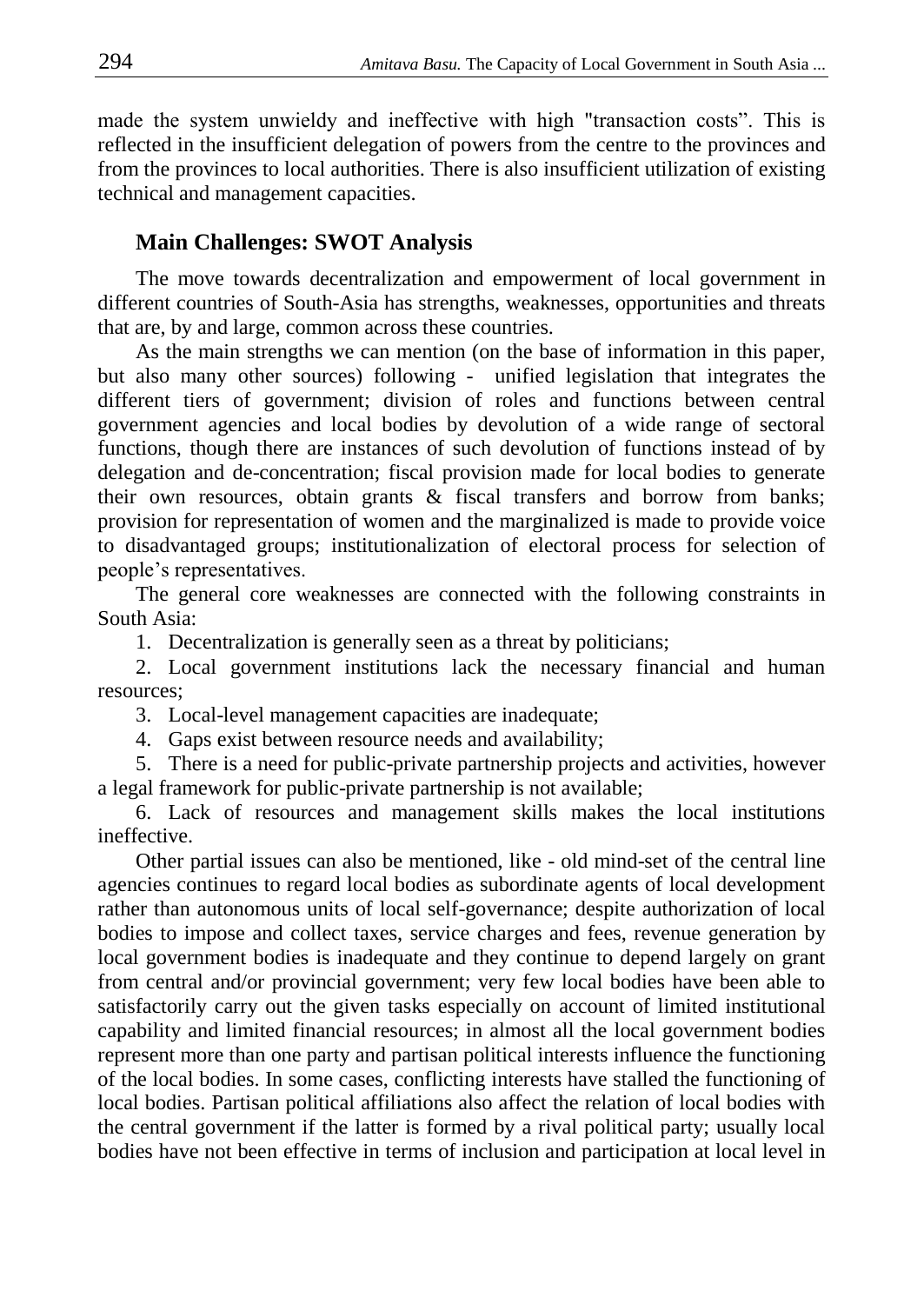governance due to lack of financial resources, poor institutional capabilities, partisan politics and absence of real autonomy.

The processes of empowering local governments in the region are connected with many opportunities, especially - multilateral and bilateral development agencies are giving priority to decentralization issues; political parties and the intelligentsia are largely in favour of decentralization and local self-governance; Local bodies can be training grounds for developing political and social leadership; Setting up a local development-oriented civil service accountable to local bodies can help in attracting professionals to local bodies.

The core threats are as follows - The centralized political culture impedes the process of decentralization; Non-implementation of legislative provisions in spirit by many provincial governments, including the bureaucracy, poses a high degree of uncertainty for proper functioning of local governments; With transparency and accountability practices and supervision, monitoring and evaluation weak at central and provincial levels, narrow partisan and political biases thrives at the local level; Fiscal decentralization remains neglected.

Effective service delivery requires central, provincial and local actions, such as streamlining budget spending processes and procedures; enhancing local revenue mobilization; promoting transparency, mechanisms of accountability, and citizens' voice; improving incentives for performance; and building systems to monitor outcomes and support capacity building. Key improvements in decentralization of public services to the local tiers will continue to depend on the political commitment to strengthening local governance.

Common challenges in the region therefore include - development of institutional capacity; clear distinction of roles and functions at different levels of the local governments; clear definition of fiscal transfer systems from central government to local governments; improved accountability and responsibility, improved authority; and provision of adequate human and financial resources.

Democratic decentralization supported by social mobilization is a powerful tool for poverty alleviation. However, it faces a renewed local level resource mobilization strategy, therefore, requires a changed approach that recasts sources of tax and nontax revenue for different strata of local government.

It is often said that the powers and functions that have been devolved to local bodies for which they are not prepared. The first and the foremost challenge for effective local governance is enhancing the capabilities of local bodies. This requires coordinated efforts among local bodies, government, donors, NGOs and training centres. Moreover, local body autonomy is greatly restricted by the dependence on central grants and local government institutions need technical support for mobilizing internal or own resources. It is equally important for the central bureaucracy to change its mind-set and the political leadership to have trust in local bodies.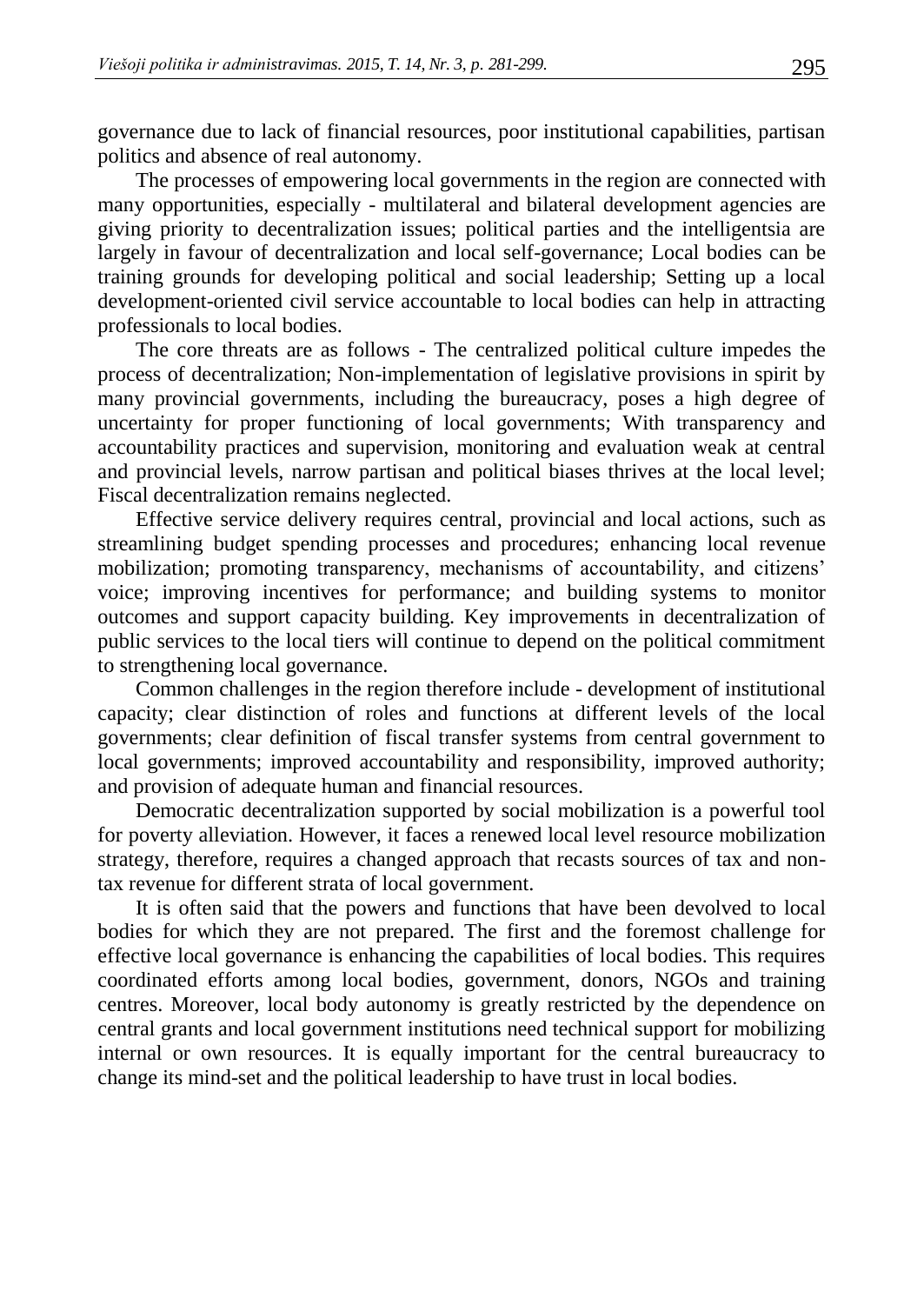# **Conclusion**

1. Decentralization is a *sine-qua-non* for the eradication of poverty and hunger in this region and this is why decentralization processes progress step by step in South Asia. However, our paper suggests that a lot needs to be done with the aim to increase local government capacities in the region.

2. First, it is essential to have a strong political commitment for decentralized governance. This is to be followed by strong and clear legislative implementation of demarcation of role and function between central line ministries, local bodies, civil society organizations as well as different layers of local bodies and other stakeholders including NGOs.

3. Second, fiscal federalism system shall be created - like the legislative provisions for inter-governmental transfers like sharing of revenue and tax proceeds; common property resources and borrowing by local bodies from financial institutions need priority attention. Streamlining budget spending processes and procedures and enhancing local revenue mobilization can help to solve also situations when the actual demand for physical and social infrastructure at the local level far exceeds the availability of financial resources from local tax and non-tax income as well as the annual grants from the government. Another aspect that needs focus is enabling financial resource mobilization capacity through increased share of national resources for local bodies, direct assignment of taxes, formula-based distribution of available resources among local body levels, reduction in regional disparities and provision of subsidy to poorer regions, reduction in administrative expenditure, community participation with matching contribution, improvement for efficient tax collection and account keeping.

4. Third, effective service delivery requires central, provincial and local actions, such as: (promoting transparency, mechanisms of accountability, and citizens' voice; improving incentives for performance; and building systems to monitor outcomes and support capacity building. Key improvements in decentralization of public services to the local tiers will continue to depend on the political commitment to strengthening local governance.

5. Fourth, capacity building measures for local bodies are of paramount importance to make these institutions self-sufficient, efficient and effective. Capacity building initiatives include establishment of systems - manuals, guidelines, direction, networking and partnership, openness and transparency, timely dissemination of information, right to access information through the use of information technology, and human resource development. The blurred line between elected representatives and officers is again something which needs to find convergence. Further, to ensure capacity building at organizational and human levels, it is important to build up a dedicated cadre for local government having the requisite skill and aptitude.

6. Common challenges in the region also include - development of institutional capacity; clear distinction of roles and functions at different levels of the local governments; clear definition of fiscal transfer systems from central government to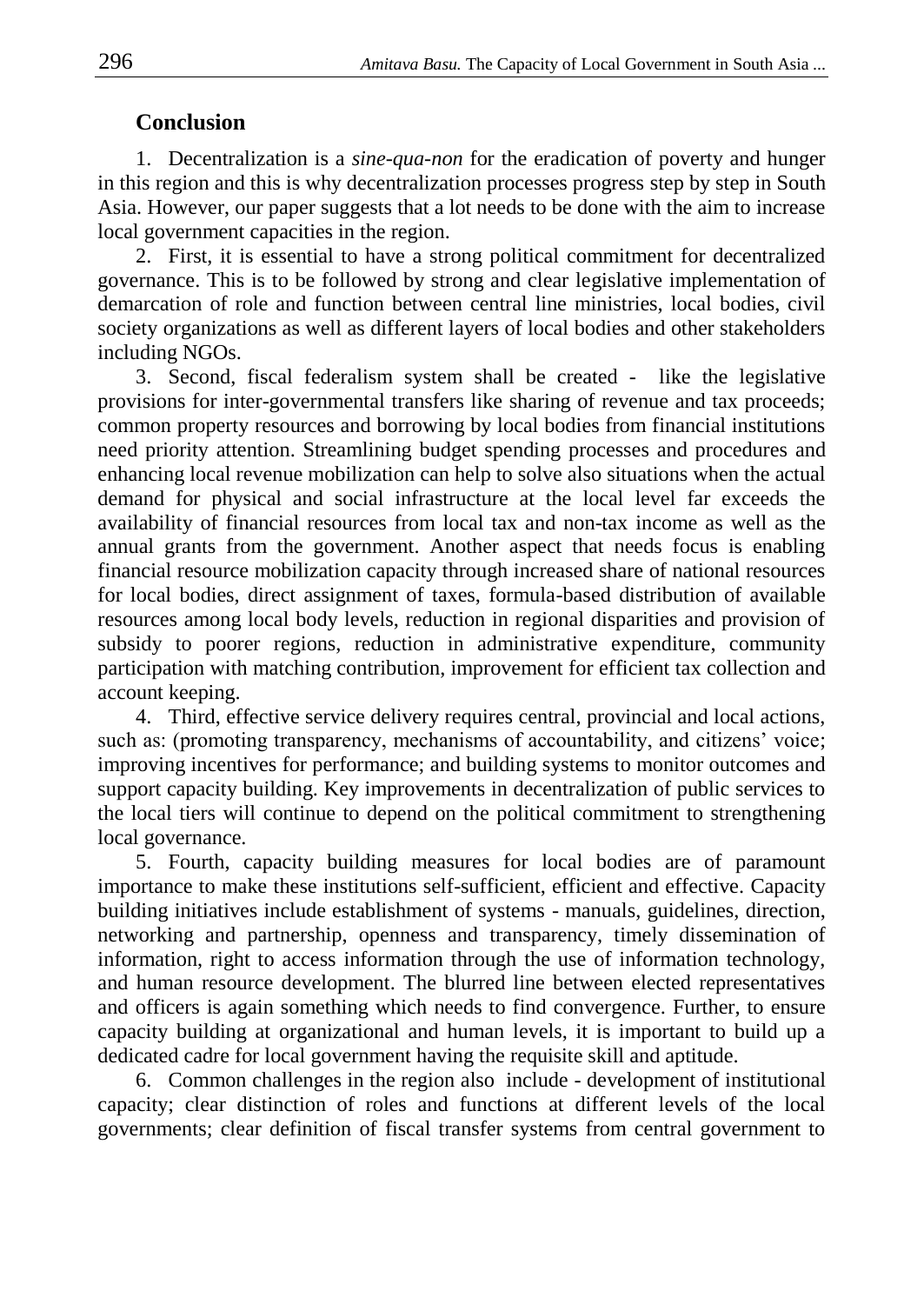local governments; improved accountability and responsibility, improved authority; and provision of adequate human and financial resources.

7. The final concluding lesson is that South Asia is in midst of transition and reforms for democratic decentralization is in progress. The road is long and tortuous, but is the only 'one-way' path to alleviation of poverty, inclusive growth, participatory planning and providing equality and justice to the people.

### **References**

- 1. Act on the Decentralization of the Administrative Divisions of the Maldives, 2010, Government of the Republic of Maldives, Ministry of Home Affairs.
- 2. An Assessment of Afghanistan's Municipal Governance Framework, August 2011, IDG Working Paper No. 2011-03, (Jamie Boex, Grace, Buencamino, and Deborah Kimble), Urban Institute Centre on International Development and Governance.
- 3. Annual Report, 2011-12 of Local Government Department, Ministry of Local Government, Area Development and Cooperative, Government of Republic of Bangladesh.
- 4. Bhutan National Urbanisation Strategy, Royal Government of Bhutan, 2008, Royal Government of Bhutan, Ministry of Works & Human Settlement (Policy & Planning Division), with funding support from Cities Alliance (The World Bank), prepared by Infrastructure Professionals Enterprise (P) Ltd., India in association with Gyaltshen Consultancy Services, Bhutan.
- 5. Capacity Development of Local Government Institutions in South Asia: Experiences from South Asia, Priya Global Partnership, India.
- 6. Democracy in South Asia, by Dr Rohit Kumar Nepali, PhD, Executive Director for the South Asia Partnership International, Kathmandu, Nepal, 2009, International Institute of Democracy and Electoral Assistance, Stockholm, Sweden.
- 7. Development Councils (Amendment) Act, 1981 (No. 45 of 1981), Government of the Democratic Socialist Republic of Sri Lanka.
- 8. Development Councils Act, 1980 (No. 35 of 1980) Development Councils (Amendment) Act, 1981 (No. 45 of 1981), Government of the Democratic Socialist Republic of Sri Lanka.
- 9. Developmental Local Government:Putting Local Government at the Heart of Development, Commonwealth Local Government Conference, Kampala, Uganda, 14 to 17 May 2013.
- 10. Devolution Row: An assessment of Pakistan's 2001 Local Government Ordinance, The Report for the Research Project –"The Political Economy of State Building" – The Pakistan Case Study, (November 2010), Conflict Research Unit, Netherlands Institute for International Relations, 'Clingendael'.
- 11. Jawaharlal Nehru National Urban Renewal Mission Project Documents and Guidelines, Ministry of Urban Development, Government of India, www.mhupa.gov.in/PQAS/jnnurm.pdf.
- 12. Local Council Election Act, 2010 (N0. 10 of 2010), Government of the Republic of Maldives, Ministry of Home Affairs.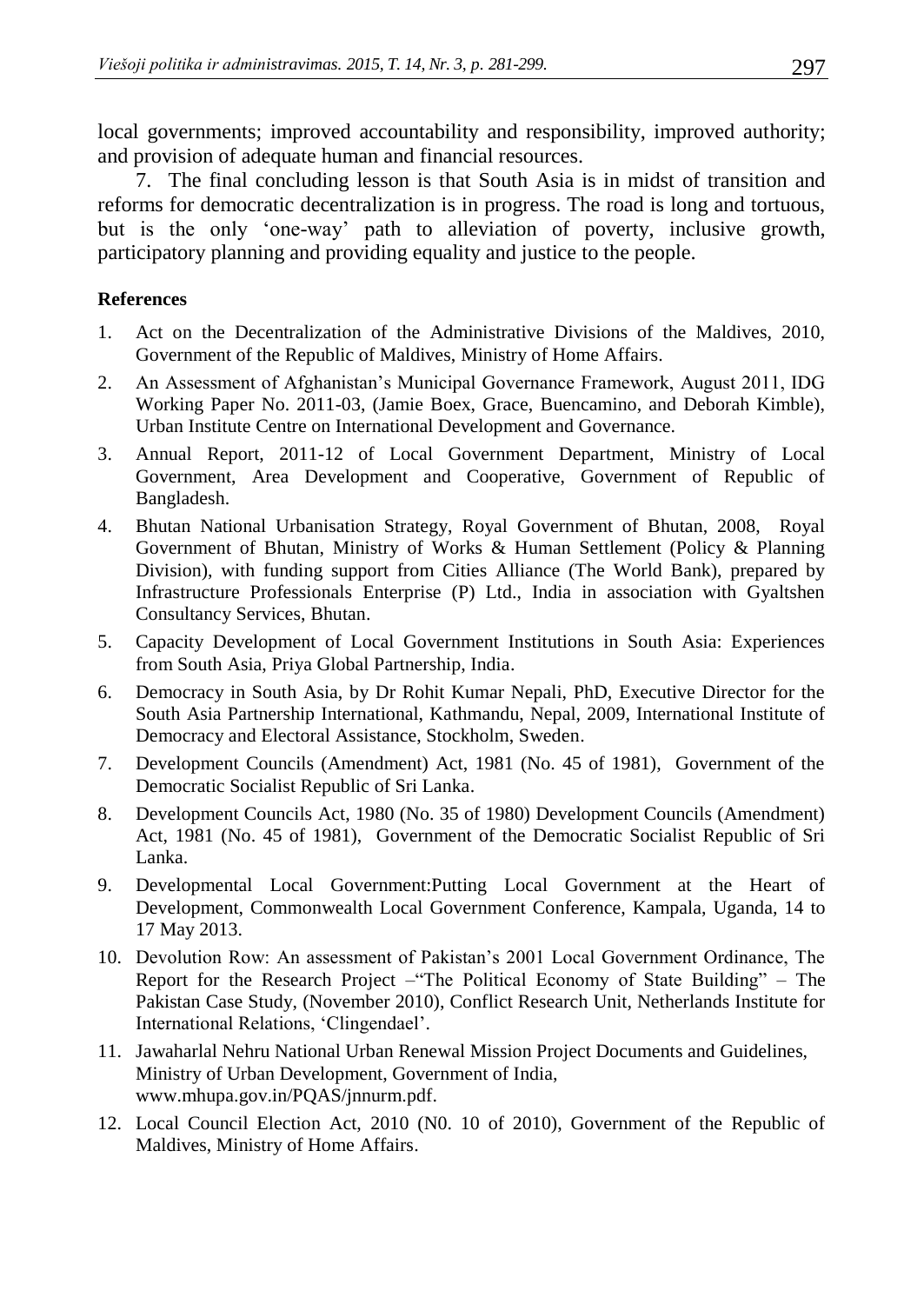- 13. Local Self Governance Act, 2055 (1999), His majesty's Government, Ministry of Law & Justice.
- 14. Pradeshiya Sabhas Act, 1987 (No. 15 of 1987), Government of the Democratic Socialist Republic of Sri Lanka.
- 15. Pro-poor Growth and Governance in South Asia—Decentralization and Participatory. Development, P. Wignaraja, The Pakistan Development Review, Part II (Winter 2005) pp. 1159–1171.
- 16. The Bhutan Municipal Act, 1999, Royal Government of Bhutan, Ministry of Works & Human Settlement.
- 17. The Constitution (Seventy-Fourth Amendment) Act, 1992, Government of India.
- 18. The Constitution (Seventy-Third Amendment) Act, 1992, Government of India.
- 19. The Urban Governance and Infrastructure Improvement Project in Bangladesh: Sharing Knowledge on Community Driven Development, 2012, Asian Development Bank, Manila, Philippines.
- 20. Thirteenth Amendment (13 A) to the Constitution of Sri Lanka passed by the parliament of Sri Lanka on 14<sup>th</sup>. November 1987.

#### Amitava Basu

#### **Vietos valdžios gebėjimai Pietų Azijoje**

#### Anotacija

Pietų Azijai, kurios plotas yra 4,48 milijonai kvadratinių kilometrų, priklauso septynios šalys: Bangladešas, Butanas, Indija, Maldyvai, Nepalas, Pakistanas ir Šri Lanka. Šiame regione gyvena apytiksliai 34 proc. visų Azijos gyventojų ir daugiau nei 16,5 proc. visų pasaulio gyventojų. Pietų Azija išgyveno ilgą spartaus ekonominio augimo, siekiančio vidutiniškai 6 proc. per metus, laikotarpį. Nors neturtingųjų dalis šiuo metu Pietų Azijoje nuo 1981 m. yra pati mažiausia nei bet kada anksčiau, tačiau šis regionas išlieka pats neturtingiausias pasaulyje po Afrikos sub-Sacharos regiono. Visame Pietų Azijos regione demokratija yra silpnai išsivysčiusi, korupcija yra išaugusi, o žmogaus teisių dažnai nepaisoma. 1993 m. balandžio mėnesį Pietų Azijos valstybių vadovai vienbalsiai nutarė sumažinti skurdą. Šis susitarimas Pietų Azijoje atvėrė naujas politines galimybes, davusias pradžią valdžios decentralizacijai šiame regione. Nors politinė decentralizacija vyksta, tačiau fiskalinė ir administracinė decentralizacija atsilieka daugumoje Pietų Azijos valstybių. Decentralizacija lėmė vietos valdžios institucijų atsiradimą, jų konstitucinį įtvirtinimą ir įgalinimą. Kaip demokratizacijos dalis atsirado renkami vietos valdžios atstovai, priimantys politinius sprendimus ir kuriantys strategijas, o vykdomosios institucijos įgyvendina ir atlieka kasdienes funkcijas. Didžiausias iššūkis siekiant efektyvaus vietos valdymo yra vietos valdžios institucijų gebėjimų stiprinimas – šiose institucijose dirbantys tarnautojai turi būti adekvačiai išmokyti ir aprūpinti užduotims atlikti būtinais ištekliais. Vietos valdžios institucijų veiklos sėkmė taip pat priklauso nuo politinės valios ir aiškaus vietos valdžios institucijų reglamentavimo. Pietų Azija yra perėjimo į demokratinę decentralizaciją ir reformų pusiaukelėje. Šis kelias yra ilgas ir skausmingas, tačiau tai vienintelis kelias į skurdo sumažėjimą, įtraukiantį augimas ir dalyvaujamąjį valdymą.